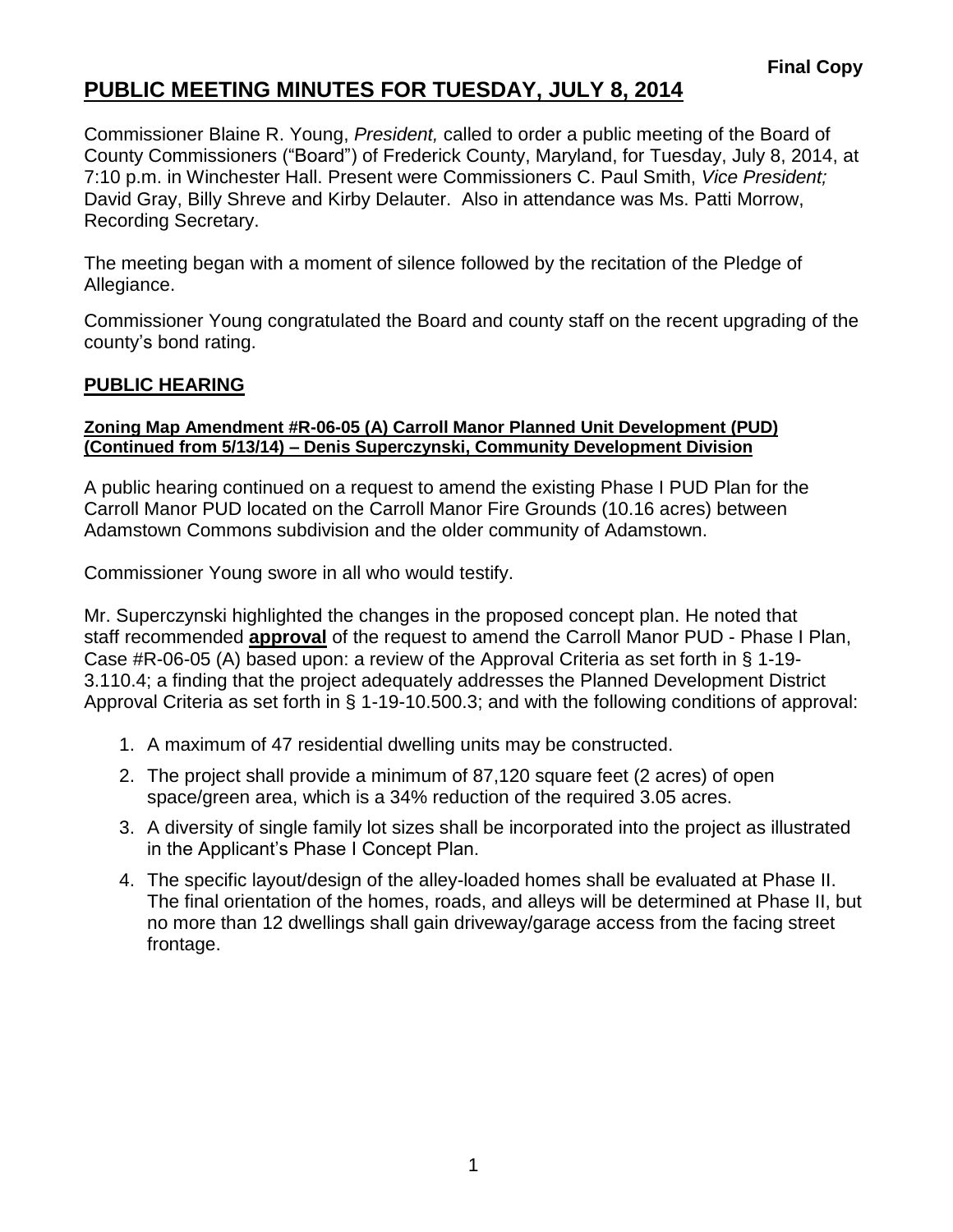The following recommendation was made by the Frederick County Planning Commission (FcPc):

Recommend **approval** of #R-06-05(A) with revisions based upon a review of the Approval Criteria as set forth in § 1-19-3.110.4 and a finding that the project, as amended in the following conditions, adequately addresses the Planned Development District Approval Criteria as set forth in § 1-19-10.500.3 and described in the staff report:

- 1. A maximum of 35 residential dwelling units may be constructed, no more than twelve (12) of which shall be duplexes;
- 2. Duplex dwelling units shall be located on the interior of the development;
- 3. The project shall provide a minimum of 3.05 contiguous acres of open space/green area, the majority of which shall surround the existing pavilion;
- 4. A diversity of single family lot sizes shall be incorporated into the project;
- 5. The street network within the PUD shall consist of a loop road comprising extensions of John Mills Road and Mae Wade Avenue and shall not include interconnections to Tuscarora, Adams, or Washington Streets.
- 6. The specific layout/design of the alley-loaded homes shall be evaluated at Phase II. The final orientation of the homes, roads, and alleys will be determined at Phase II.

A presentation was held on "Plan B" the proposed changes for consideration regarding Zoning Map Amendment #R-06-05(A). Representing the applicant were: Mr. Dave Severn, Esquire, Severn, O'Connor and Kresslein, PA; Mr. Dan Anderson, Dewberry; Mr. Victor White, Hogan Companies; and Mr. Tim Hogan, applicant, Hogan Realty Capital, LLC.

The applicant also presented the following potential conditions for approval of the Carroll Manor PUD (Phase I) Amendment #R-06-05(A):

- 1. A maximum of 44 residential dwelling units may be constructed with the following conditions:
	- a. No more than 12 of the units shall be single family attached (duplex); AND
	- b. No multifamily housing types shall be constructed as part of the project.
- 2. The project shall provide 3.05 acres of Open Space as required by the Frederick County Zoning Ordinance with the following conditions:
	- a. The existing pavilion located on the property shall be retained and preserved in perpetuity with covenants;
	- b. 1.5 acres of Open Space shall be located adjacent to the existing pavilion;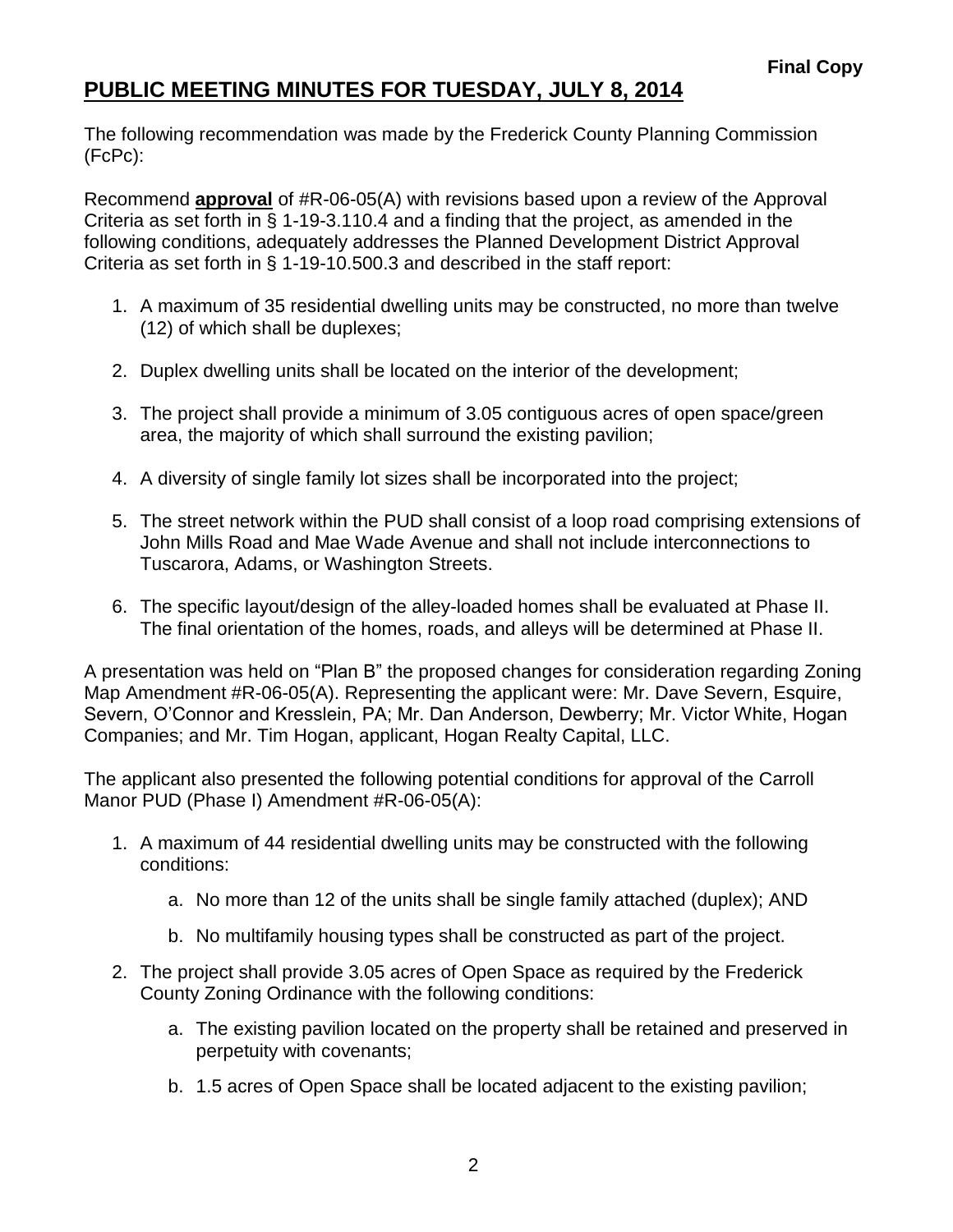- c. The pavilion and Open Space adjacent to the pavilion shall be dedicated to the to-be-created homeowners association for the proposed PUD with the intent that the pavilion and Open Space adjacent to the pavilion will be open for public use and said dedication shall be memorialized by a recorded instrument; and
- d. The remaining 1.55 acres of Open Space shall be distributed throughout the remainder of the PUD with the majority of the remaining Open Space to be allocated near Adamstown Commons.
- 3. A diversity of single family lot sizes shall be incorporated into the project.
- 4. The specific layout/design of the alley-loaded homes shall be evaluated at Phase II. The final orientation of the homes, roads, and alleys will be determined at Phase II.
- 5. The street network within the PUD shall consist of a loop road comprising an extension of Mae Wade Avenue and one interconnection to Tuscarora Street.
- 6. The project shall provide physical improvements to Adams Street, including a sidewalk and a wider travel way, which are designed and constructed to meet the requirements of the Frederick County Streets and Roads Design Manual for typical section for low density local access streets, as well as on-street parking areas;
- 7. The project shall provide specific improvements to the intersection of Adams Street and Mountville Road by removing the existing split intersection and providing a vegetated median that deviates from the linear nature of the street to reduce vehicular speeds, which shall be reviewed and determined at Phase II.

Public comment was heard from:

- Deborah Armentrout
- Chris Bailey
- Greg Elder
- Sue Elder
- Andy Olson
- Martha Moked
- Nancy Knor
- Sharon Chaney
- Chris Chaney
- Christine Ott, Carroll Manor Fire Company
- Matt Ernest
- Joe Barth

(The Board took a break at 8:50 p.m. and returned at 9:00 p.m.)

- Grace Knor
- Shawn McHuoh
- Sue Johnson
- Ed Johnson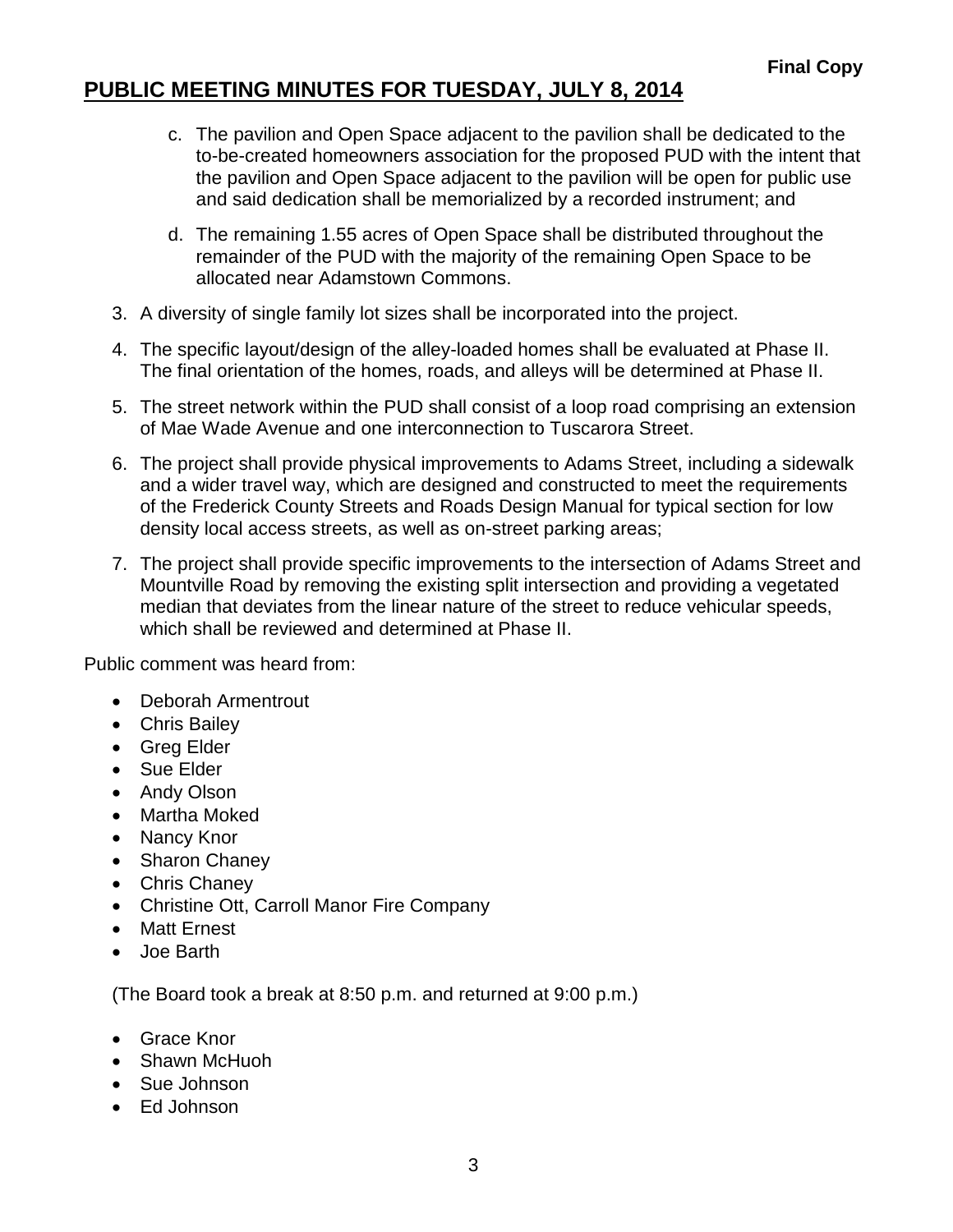- Hilary Schaub
- Ursula Stello
- William Michael
- Lauren Roman
- Steve Konrad
- Mark Ferrel, President, Adamstown Commons Homeowners, Association
- Ryan Chandler
- Jacquiline MacFaden
- Josh Hebner
- Ed Arnold, Carroll Manor Fire Company

The applicant's representatives gave a rebuttal on the public comments heard this evening.

Mr. Ron Burns, Community Development Division, commented on the traffic flow.

#### Actions taken by the Board:

- Commissioner Smith moved to approve Plan B with the following modifications: 42 dwelling units with half the units accessed from Adams Street and half from Mae Wade Boulevard; an upgrade to Adams Street and an emergency access somewhere. The motion did not receive a second.
- Commissioner Delauter moved to approve Plan B as presented including the applicant's seven (7) conditions. Commissioner Smith seconded the motion that failed 2-3 with Commissioners Young, Smith and Gray opposed.
- Commissioner Young moved to approve the FcPc recommendation with the following modifications: 40 dwelling units; no duplexes; street connections would be determined at Phase II; 3.05 acres in Open space with a minimum of 1.5 acres surrounding the pavilion that would be preserved indefinitely. Commissioner Smith seconded the motion that **failed 2-2-1 with Commissioners Smith and Gray opposed and Commissioner** Shreve abstained.
- Commissioner Young moved to approve Plan B with 40 single family dwelling units; street connection location to be determined at Phase II; 3.05 acres of open space including the 1.5 acres minimum surrounding the pavilion preserved with covenants in place; and including the applicant's seven conditions. Commissioner Delauter seconded the motion that failed 2-2-1 with Commissioners Smith and Gray opposed and Commissioner Shreve abstained.
- Commissioner Shreve moved to approve Plan B as presented with 43 dwelling units. The motion did not receive a second.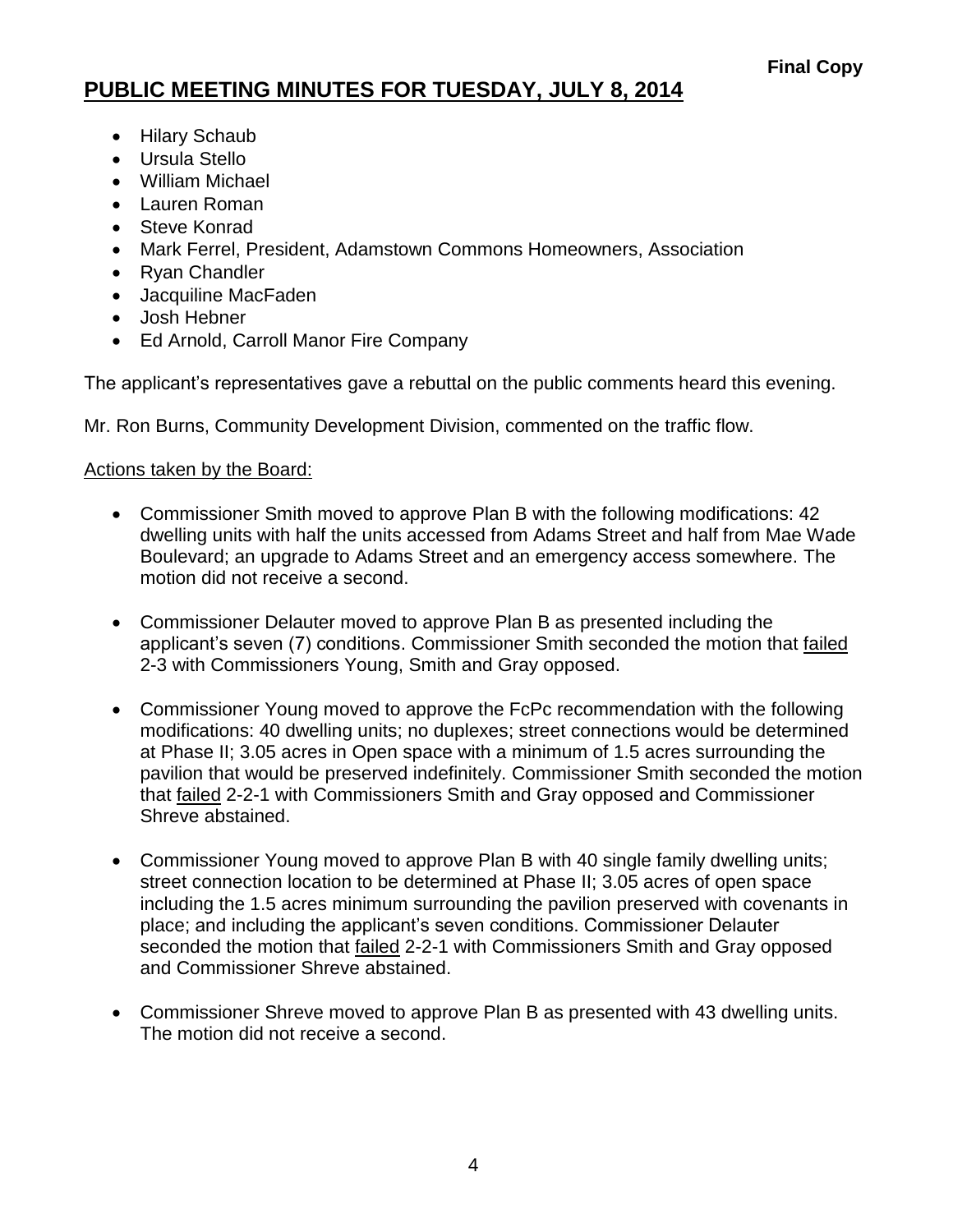- *Motion to approve Plan B as presented with the following conditions and to direct staff to prepare an ordinance for the Board's signature to be presented at a future meeting – Passed 3-2.*
- *1. A maximum of 40 residential single family detached dwelling units may be constructed.*
- *2. The project shall provide 3.05 acres of Open Space as required by the Frederick County Zoning Ordinance with the following conditions:*
	- *a. The existing pavilion located on the property shall be retained and preserved in perpetuity with covenants;*
	- *b. A minimum of 1.5 acres of Open Space shall be located adjacent to the existing pavilion;*
	- *c. The pavilion and Open Space adjacent to the pavilion shall be dedicated to the to-be-created homeowners association for the proposed PUD with the intent that the pavilion and Open Space adjacent to the pavilion will be open for public use and said dedication shall be memorialized by a recorded instrument; and*
	- *d. The remaining 1.55 acres of Open Space shall be distributed throughout the remainder of the PUD with the majority of the remaining Open Space to be allocated near Adamstown Commons.*
- *3. A diversity of single family lot sizes shall be incorporated into the project.*
- *4. The specific layout/design of the alley-loaded homes shall be evaluated at Phase II. The final orientation of the homes, roads, and alleys will be determined at Phase II.*
- *5. The project shall provide physical improvements to Adams Street, including a sidewalk and a wider travel way, which are designed and constructed to meet the requirements of the Frederick County Streets and Roads Design Manual for typical section for low density local access streets, as well as on-street parking areas;*
- *6. The project shall provide specific improvements to the intersection of Adams Street and Mountville Road by removing the existing split intersection and providing a vegetated median that deviates from the linear nature of the street to reduce vehicular speeds, which shall be reviewed and determined at Phase II.*

| <b>COMMISSIONERS</b> | <b>MOTION</b> | <b>SECOND</b> | <b>YES</b> | NΟ | <b>ABSTAIN</b> | <b>NOT PRESENT</b> |
|----------------------|---------------|---------------|------------|----|----------------|--------------------|
| Young                |               |               |            |    |                |                    |
| <b>Smith</b>         |               |               |            |    |                |                    |
| <b>Shreve</b>        |               |               |            |    |                |                    |
| Gray                 |               |               |            | ^  |                |                    |
| <b>Delauter</b>      |               | ́             |            |    |                |                    |

### **PUBLIC COMMENTS AND/OR REQUESTS**

None.